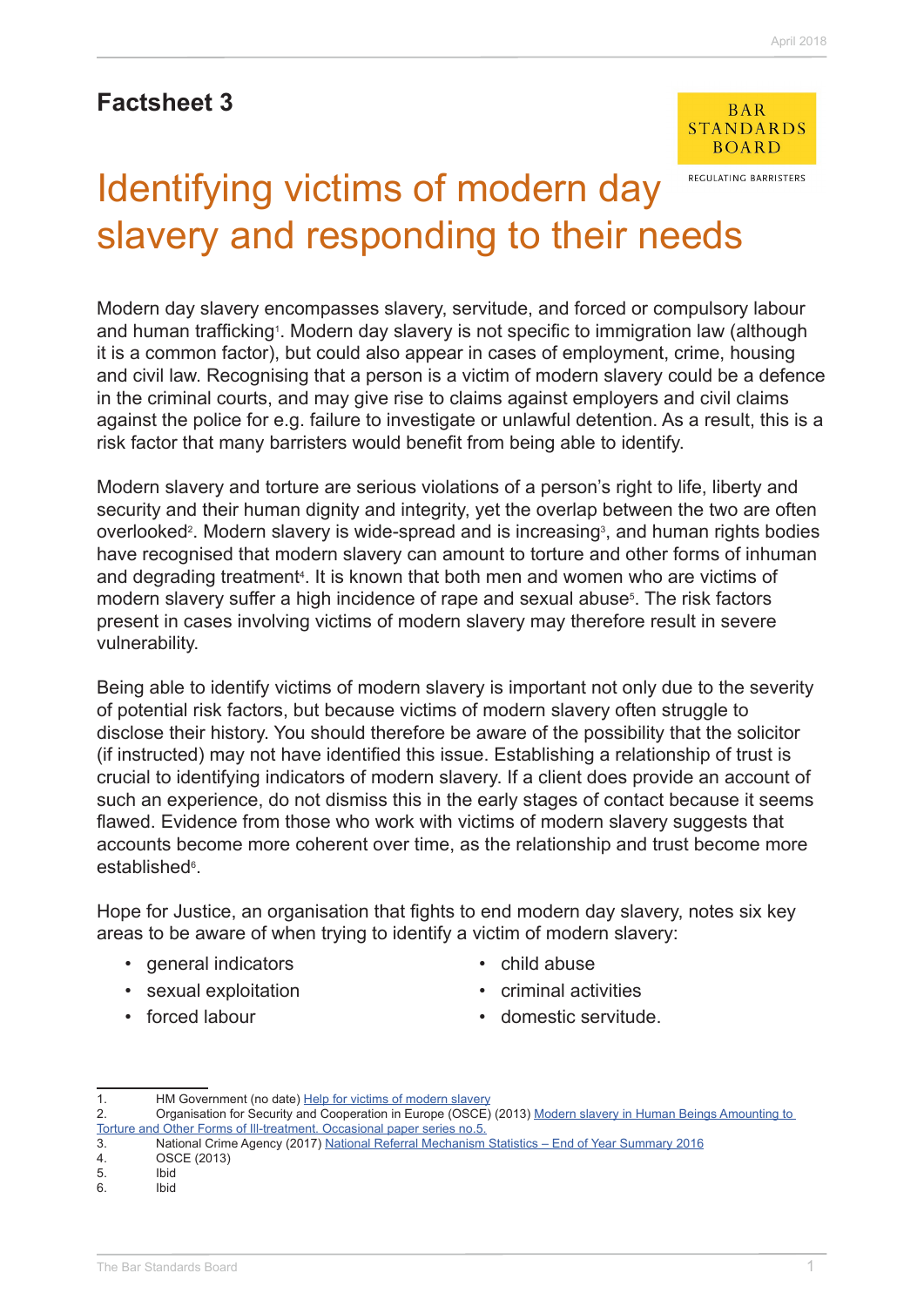Whilst these areas should be considered together, being able to identify one or more of these indicators does not necessarily mean a person is a victim of modern slavery. If you do suspect that your client is a victim, consider the need for a clinical assessment and additional support.

Victims of modern slavery will have wide-ranging experiences, perhaps most notably due to the purpose for which they were trafficked. However, it is important also to recognise that victims of trafficking for the same particular purpose may have had drastically different experiences from one another. For example, some victims of trafficking for the purpose of forced labour may have experienced extreme physical violence from their traffickers, whilst others may have been deprived of money or food. An understanding of the range of experiences will help you to identify potential indicators and appreciate the psychological impact this may have had on your client and how they can be supported. A selection of case studies from a report by the Office of the Special Representative and Co-ordinator for Combating Modern slavery in Human Beings<sup>7</sup> is provided on the following page to help illustrate this.

#### **Domestic servitude**

Valerie, from Togo, was a child when she was brought to a Togolese family in Paris. In return for taking care of the family's child she was promised a monthly salary and professional training. Instead, she was forced to take care permanently of the child, was never paid any salary, had to do almost all the housework and was not allowed to talk to anyone outside the house. She was punished daily for practically no reason by the mother. She was burnt with cigarettes, was beaten with hot irons and her palm was burnt on a hot plate.

#### **Labour exploitation**

In 2009 Serbian, Bosnian and Macedonian women and men were trafficked to Azerbaijan for labour exploitation. They had to work in kitchens, do administrative work or work on construction sites. It cost them RUR 200- 250 to sign the contracts and a salary of USD 700-800 was promised. After arriving, passports and travel documents were taken away, living conditions were bad, working hours were exceeded, remuneration was less than agreed and the workers were not paid at all for four months. In their accommodation, strict house rules were applied. The workers had no possibility to complain or refuse work, even in case of illness. They were punished for different acts and a fine imposed on them. They were exposed to physical punishment and threats.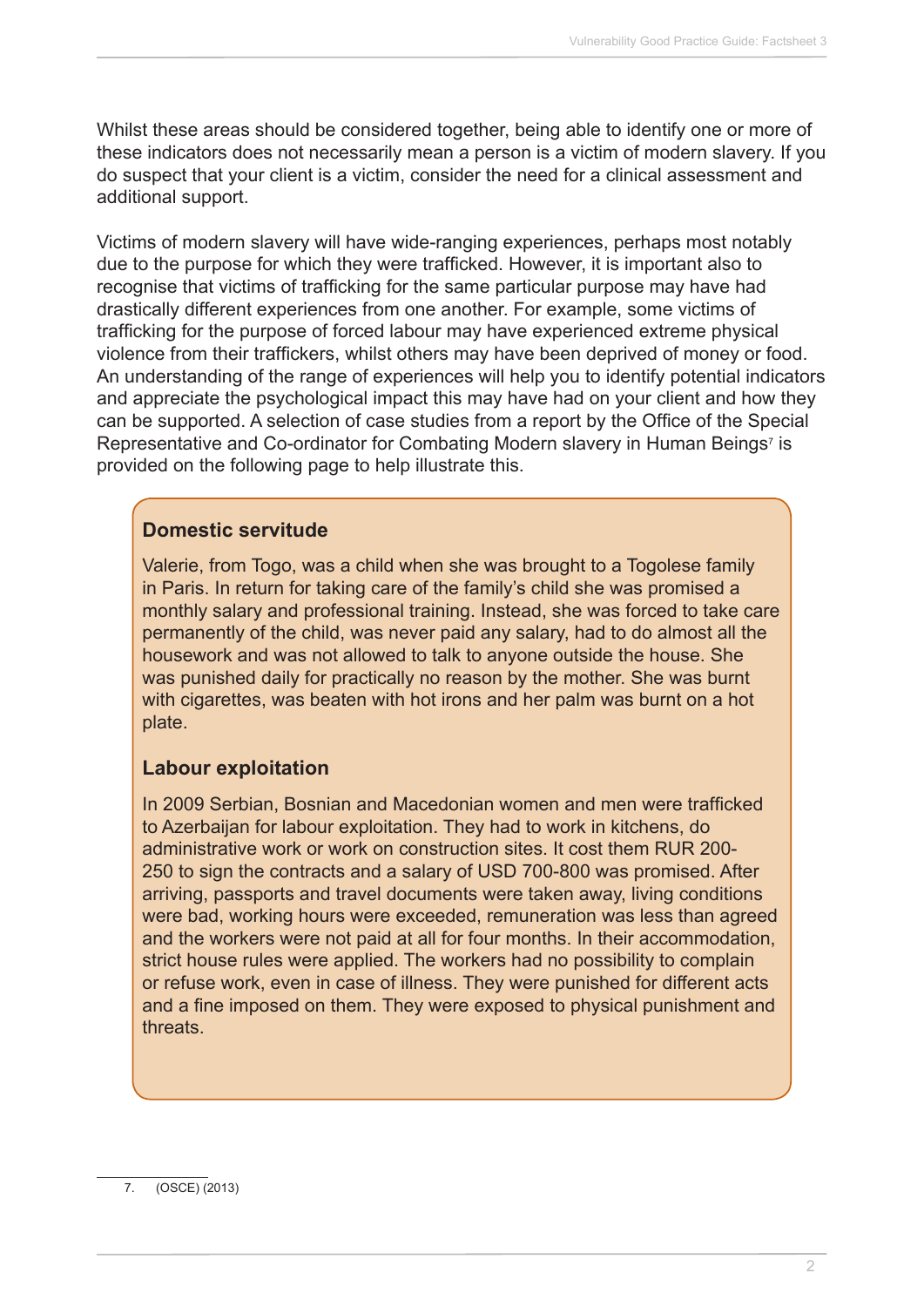#### **Sexual exploitation**

A Moldovan national was kidnapped at the age of 14 and trafficked for the purpose of sexual exploitation to Italy, Turkey, Hungary, Romania, Israel and the UK. In 2003, the UK police and Home Office immigration officers raided the brothel in which she was forced to work. She was accused of possessing false documents, imprisoned for three months and sent back to Moldova. Back in Moldova, her trafficker found her, savagely ill-treated her and retrafficked her. In 2007, after being re-trafficked to the UK, she was arrested and detained again. Finally, she was referred to an NGO which identified her as a victim of modern slavery and she was granted refugee status because Moldovan authorities could not offer her adequate protection against her traffickers.

Victims of modern day slavery often do not consider themselves to be a victim, seeing themselves as complicit in their own trafficking, and are therefore very much reliant on their lawyers. For example, your client may have signed a debt bondage agreement or consented to work in exchange for accommodation and food, or to low or no wage in exchange for their travel costs to the UK. Victims are often fearful of their exploiters, which prevents self-identification and can have a significant psychological impact.

#### **Juju trafficking (taken from OSCE, 2013)**

In cases of Juju trafficking, traffickers perform ritualised, often violent ceremonies in order to subjugate and silence victims through the threat of their destruction, or that of their loved ones, by malign spirts. Victims of Juju modern slavery are often subjected to very high levels of physical control, abuse and violence throughout their modern slavery experience, but are in any case psychologically entrapped and overwhelmed.

#### **Eliza's story**

The trafficker took Eliza to a house. There were several men in the room. She was told to go to the bathroom and change. They took her clothes, including her underwear. They took samples of her pubic hair and nails. They removed some blood from her arm. The men then showed her a mirror in which she believes her image appeared even though she was not looking directly at it. She was told she had to keep everything secret, and never run away. They said they would know if she tried to run away as the mirror showed them what she was doing. The hair samples meant that if she ran away she would go mad. The blood samples meant that she would bleed to death.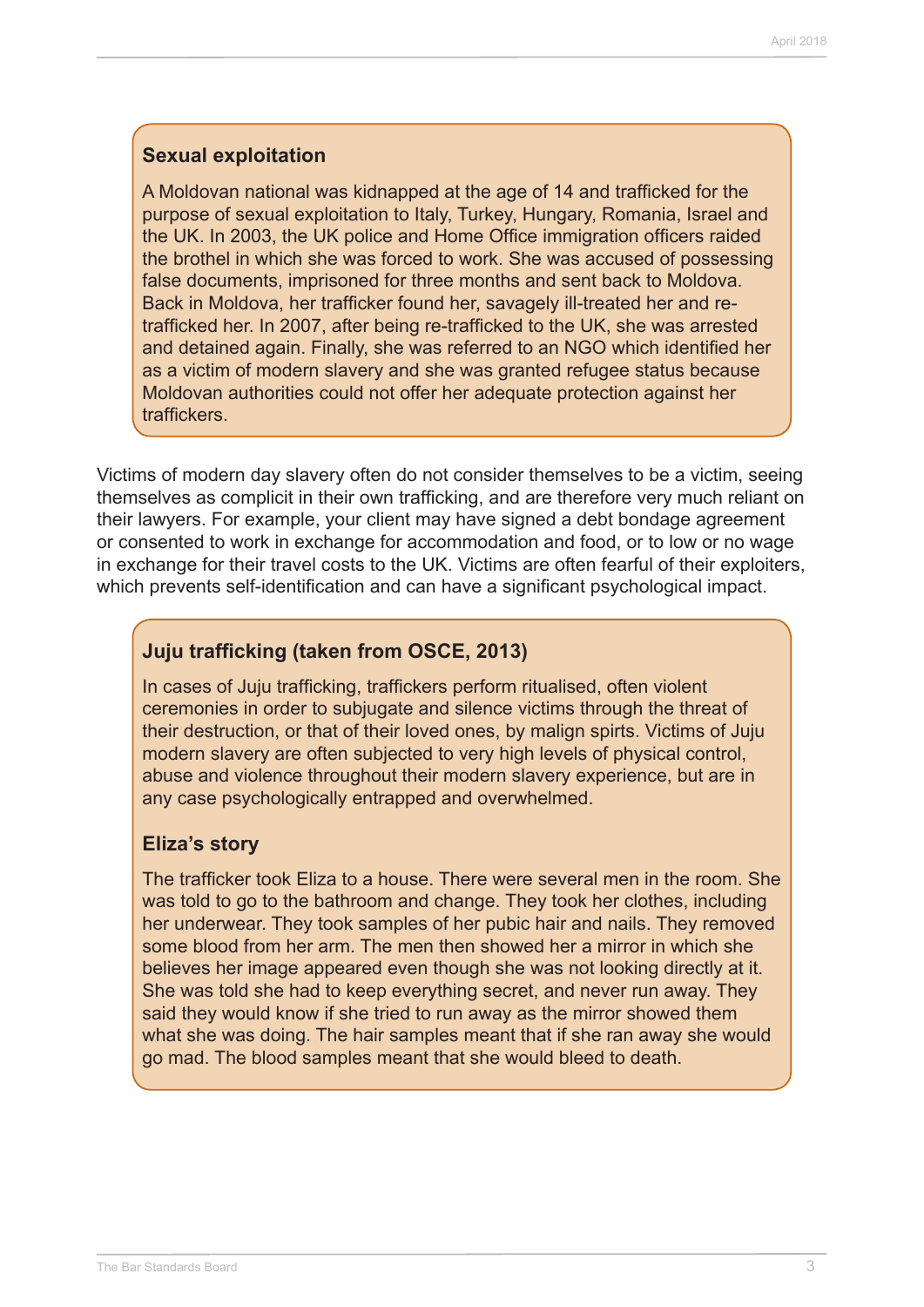The table below contains a non-exhaustive list of general indicators of modern slavery to look out for:

#### **Indicators of modern slavery <sup>89</sup>**

- Finds it difficult to communicate without assistance/interpretation
- Being fearful and/or distrustful of police/authorities
- Reluctance to disclose their immigration status
- Showing fear/anxiety
- Being fearful of the trafficker, believing their lives or their family's lives are at risk if they escape
- Exhibiting signs of physical and psychological trauma (e.g. anxiety, lack of memory of recent events, bruising, untreated conditions)
- Being fearful of disclosing their situation to others
- Showing signs that their movements are being controlled
- Being unpaid or paid very little
- Having limited access to medical care
- Having limited social interaction
- Not knowing their home/work address
- Seeming to be in debt to someone
- Having no passport or mentioning someone is holding their passport
- Being regularly moved (to avoid detection)
- Evidence that someone feels controlled by use of witchcraft e.g. Juju

Where a person has been trafficked for the purposes of sexual exploitation, forced labour, domestic servitude or conducting criminal activities, a number of further indicators, specific to each, may be present. For example, substance use may indicate sexual exploitation, or mentioning that they work excessive hours may be an indication of domestic servitude. For more information on these issues, refer to the United Nations Office for Drugs and Crime's list of 'Human Trafficking Indicators<sup>10</sup>,' or visit the Hope for Justice [website](http://hopeforjustice.org/spot-the-signs/).

<sup>8.</sup> **[Hope for Justice Website](http://hopeforjustice.org/spot-the-signs/)** 

<sup>9.</sup> UN Office for Drugs and Crime (no date) [Human Modern slavery Indicators](https://www.unodc.org/pdf/HT_indicators_E_LOWRES.pdf)

<sup>10.</sup> United Nations Office for Drugs and Crime (no date) [Human Trafficking Indicators](https://www.unodc.org/pdf/HT_indicators_E_LOWRES.pdf)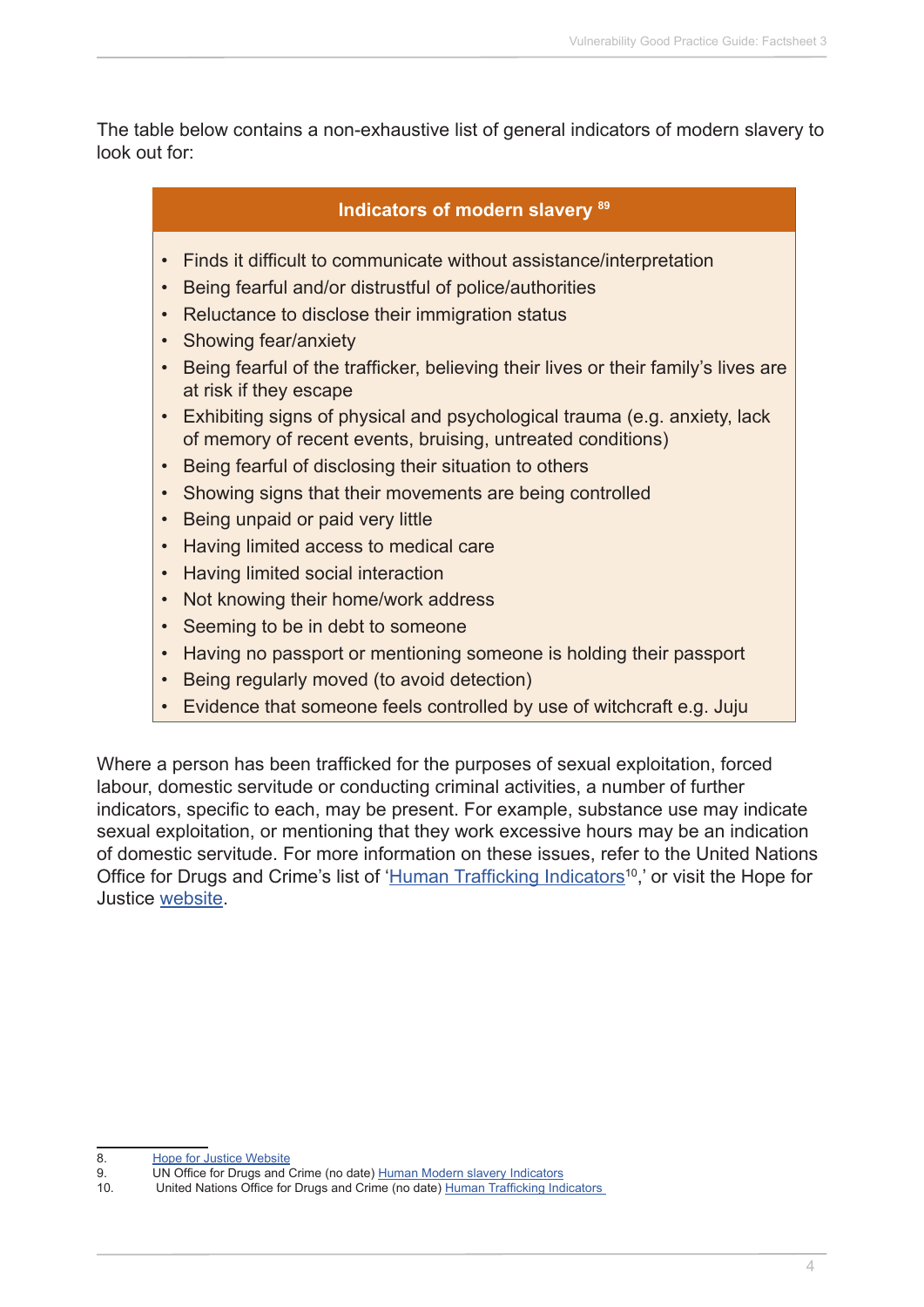### How you can meet your clients' needs

If you are aware that your client has been trafficked for the purpose of sexual exploitation, domestic servitude, criminal activity or otherwise, assess how this affects the way in which you provide your service and how it could be managed. Be prepared to adapt your approach according to the circumstances. If support is required, this should be arranged in a timely manner to ensure full participation throughout<sup>11</sup>.

The emotional impact of trauma on modern slavery victims can be significant, and people who have experienced trauma may present with physical and mental health problems. Consider possible health concerns: they may have been deprived of food or sleep, exposed to hazardous materials or dangerous working conditions. They may also be suffering from post-traumatic stress disorder, which can result in aggression, hostility, difficulty in recalling events and concentrating<sup>12</sup>. Substance use and sexual health may also be issues.

The National Referral Mechanism (NRM) is a framework by which certain professionals can refer a person who may have been a victim of modern slavery to have their case assessed by a 'Competent Authority<sup>13'</sup>. A person must consent to an NRM referral. If you think your client is a victim of modern slavery, you can alert the police, a local authority, the Salvation Army or other organisations which can refer to a Competent Authority. If it is recognised that the person is a victim of modern slavery, they are provided rights such as to accommodation and support. Rights of Women has produced a helpful guide on '[Modern slavery and the National Referral Mechanism](http://rightsofwomen.org.uk/wp-content/uploads/2014/10/Trafficking-and-the-National-Referral-Mechanism.pdf)' for people who have been trafficked into the UK14.

<sup>11.</sup> National Crime Agency (no date) [Dealing with potential victims of modern slavery or human modern slavery: Best practice](http://www.nationalcrimeagency.gov.uk/about-us/what-we-do/specialist-capabilities/uk-human-trafficking-centre/best-practice-guide)  [guide](http://www.nationalcrimeagency.gov.uk/about-us/what-we-do/specialist-capabilities/uk-human-trafficking-centre/best-practice-guide) (webpage)

<sup>12.</sup> Home Office (2016) [Victims of modern slavery – Competent Authority guidance \(version 3.0\)](https://www.gov.uk/government/uploads/system/uploads/attachment_data/file/521763/Victims_of_modern_slavery_-_Competent_Authority_guidance_v3_0.pdf)

<sup>13.</sup> Either within the UK Human Modern slavery Centre or UK Visas and Immigration.

<sup>14.</sup> Rights of Women (2014) [Modern slavery and the National Referral Mechanism](http://rightsofwomen.org.uk/wp-content/uploads/2014/10/Trafficking-and-the-National-Referral-Mechanism.pdf)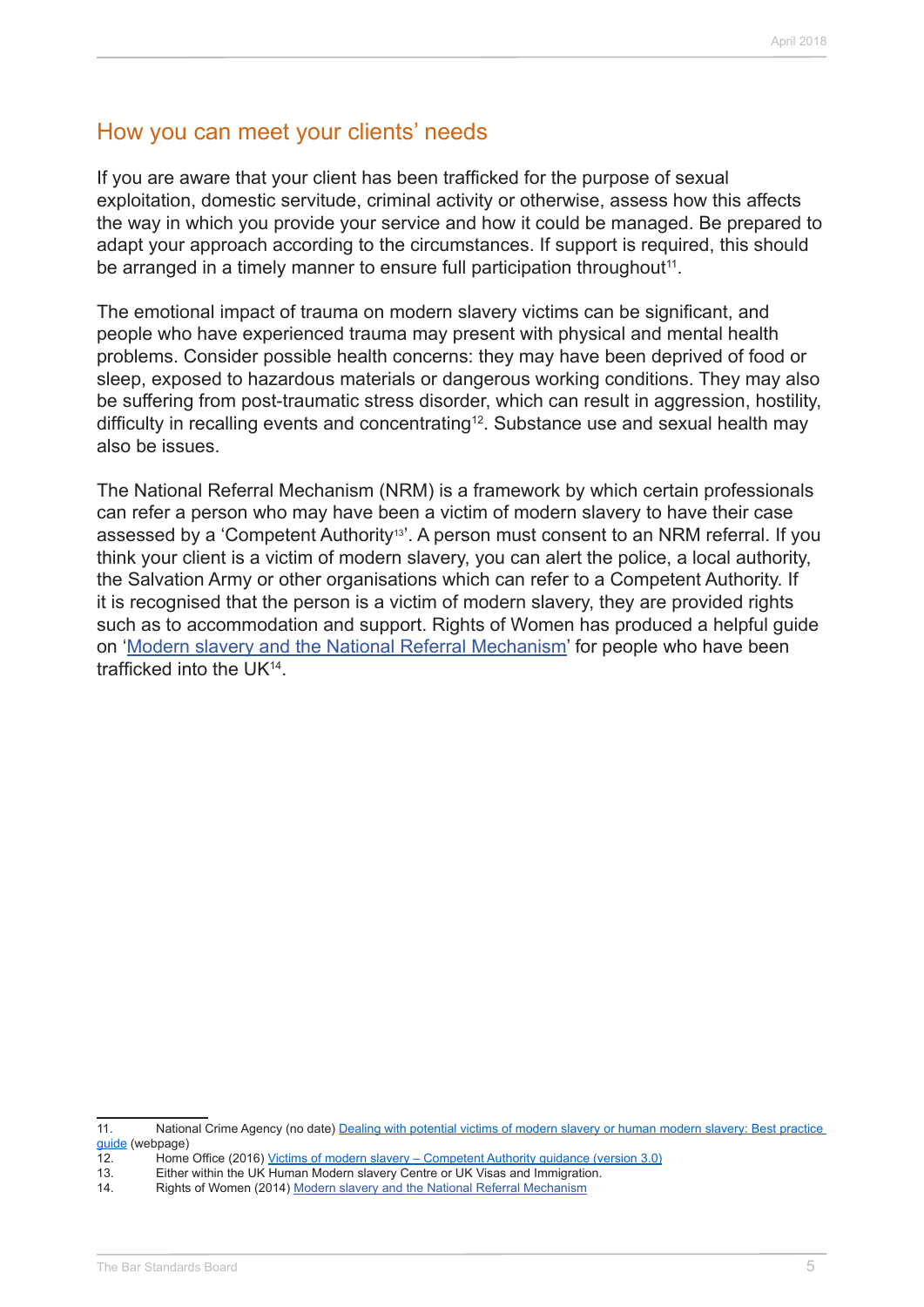The National crime Agency (NCA) has produced a best practice quide on dealing with potential victims of modern slavery<sup>15</sup>. The key points for the purposes of this guide are set out below:

- **●** Put the potential victim at ease on first contact, including taking care around verbal and body language used and using neutral spaces where possible;
- **●** Individuals will have differing needs, and consideration must be given to how these are managed and the approach to take;
- **●** Victims may be unwilling to cooperate;
- Possible health concerns must be considered;
- **●** A change of personnel should be avoided where possible (unless requested), including interpreters, to establish and maintain rapport and instil confidence in the victim;
- **●** Interpreters must be on the national register, speak the right dialect, and be aware of the nature of the task and the time it might take;
- **●** A female interpreter should be used for female victims;
- When interviewing victims, check their health and fitness for interview first;
- Ensure the pace of the interview is considerate of the person's state of mind, and explain roles and processes, ensuring they are understood; and
- Recognise the victim may feel stigmatised by the process.

<sup>15.</sup> National Crime Agency (no date) [Dealing with potential victims of modern slavery or human modern slavery: Best practice](http://www.nationalcrimeagency.gov.uk/about-us/what-we-do/specialist-capabilities/uk-human-trafficking-centre/best-practice-guide)  [guide](http://www.nationalcrimeagency.gov.uk/about-us/what-we-do/specialist-capabilities/uk-human-trafficking-centre/best-practice-guide)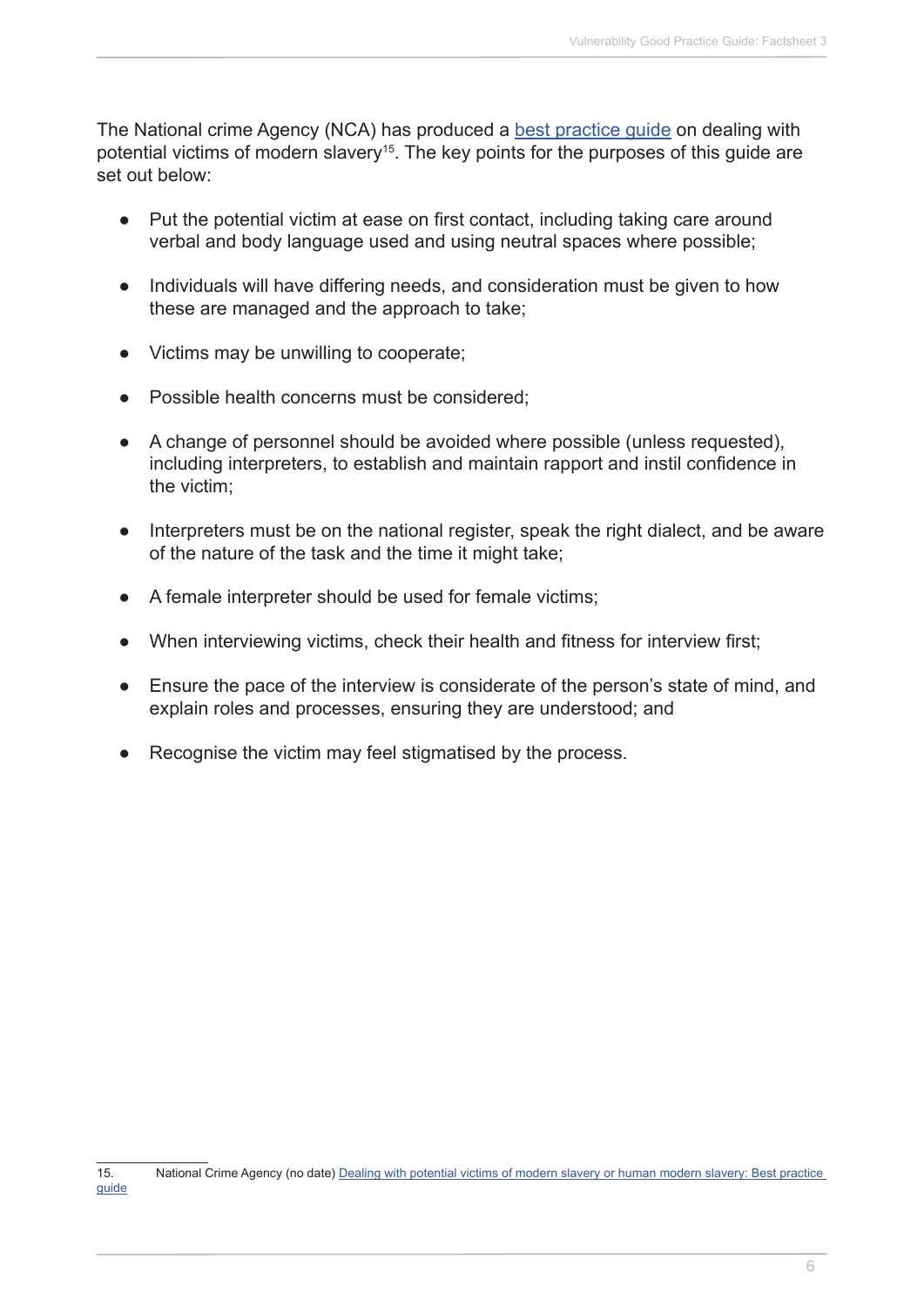### **Working with victims of modern slavery: Good practice example**

Gloria has recently been released from prison and is now looking to appeal the decision to remove her from the UK. Her solicitor has instructed a barrister to represent Gloria in the appeal. The barrister receives the papers from Gloria's solicitor, which show that she was imprisoned after the brothel in which she was working was raided. The barrister arranges a conference with Gloria and her solicitor in advance of the appeal date. When Gloria arrives, she is withdrawn and nervous. The barrister reminds Gloria of the confidential nature of the discussion and encourages Gloria to be completely open and honest with them about her circumstances and issues, reassuring her that anything she says will be handled appropriately.

Gloria describes her financial difficulties and states that she has no family or friends in the UK. The barrister adapts to Gloria's style of communication, and she becomes more relaxed. It soon becomes apparent that Gloria has been trafficked to the UK for the purposes of sexual exploitation. Gloria explains that she had until now hidden this from the police and solicitor, because she was ashamed and scared of her traffickers.. The barrister asks whether Gloria suffers from any pain or other health complications for which she requires assistance. Gloria says she does not suffer from any pain, but has difficulty in recalling events and sleeping. This prompts the solicitor to explore whether Gloria has any preference for the times at which she should be contacted. Gloria says that afternoons are best, when she is less tired.

Given Gloria's disclosure about how she arrived in the UK, the barrister then asks whether Gloria has received support to help her deal with her traumatic experience of being a victim of modern slavery. Gloria has recently registered with a GP, but is not receiving any further support for her wellbeing and psychological needs. The barrister advises the solicitor that Gloria would benefit from having a medico-legal assessment. The barrister explains to Gloria what this would entail and the solicitor then obtains consent to contact the organisation Medical Justice to seek advice on the need for a medico-legal assessment and report. The barrister also advises the solicitor to refer Gloria to the appropriate organisations that can provide Gloria with specialist support. The barrister then makes a note to remember to check with the solicitor whether Gloria has successfully engaged with any services in a few weeks' time.

In this scenario, managing expectation is key: hope and expectation are tools used by the traffickers to manipulate victims, and assurances which are not carried through can repeat this negative pattern.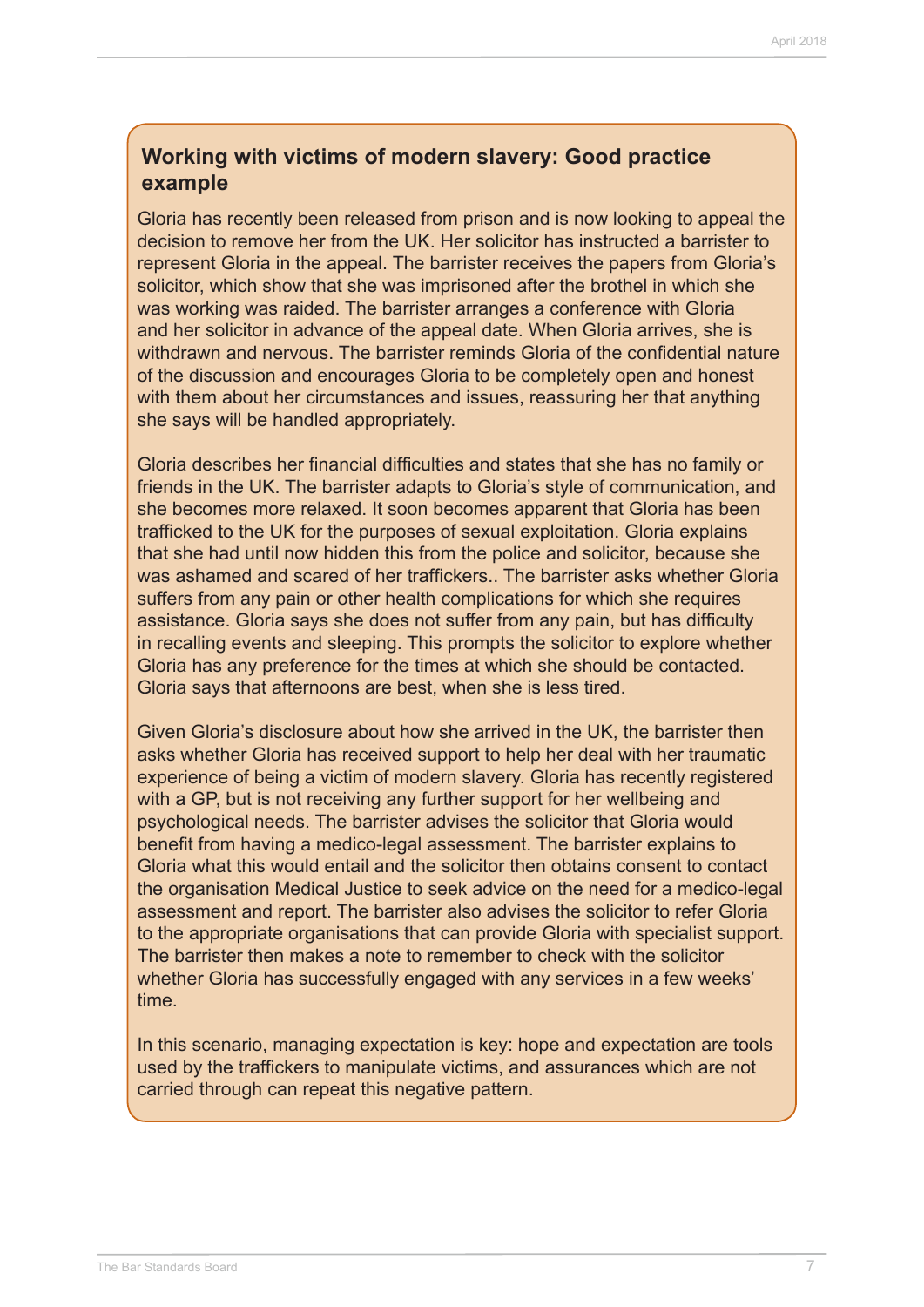## Key questions to ask yourself

- Have I sufficiently encouraged disclosure and reassured my client of legal professional privilege?
- **●** Are there any indicators of trafficking present? Could the solicitor/adviser (if instructed) have missed these indicators?
- **●** Do I need to consider a referral to the National Referral Mechanism?
- **●** Do I need to arrange for a clinical assessment?
- **●** Have I considered particular needs around the involvement of third parties e.g. do I need to hire a female interpreter?
- Have I provided my client with a list of organisations that can support them?

Key sources of expert support and information for your client

- **●** Bar Standards Board (2016) *[Immigration Thematic Review](https://www.barstandardsboard.org.uk/media/1760828/immigration_thematic_review_report_may_2016.pdf)*
- **●** HM Government (no date) *[Help for victims of modern slavery](https://www.gov.uk/government/uploads/system/uploads/attachment_data/file/510593/6_1672_HO_VictimsModernSlavery_DL_FINAL_WEB_230316.pdf)*
- **●** Rights of Women (2014) [Trafficking and the National Referral Mechanism](http://rightsofwomen.org.uk/wp-content/uploads/2014/10/Trafficking-and-the-National-Referral-Mechanism.pdf)
- **● [Kalayaan](http://www.kalayaan.org.uk/)** (020 7243 2942)
- **[Modern Slavery Helpline](https://www.modernslaveryhelpline.org/)** (Helpline: 08000 121 700)
- **[Poppy Project](https://www.helpforvictims.co.uk/content/G82.htm)** (Referral line: 020 7735 2062)
- **● [Rights of Women](http://rightsofwomen.org.uk/)** (Advice Line: 020 7490 7689)

*Refer to [Annex 1](http://www.barstandardsboard.org.uk/media/1929032/useful_contacts.pdf) for further sources of support and advice.*